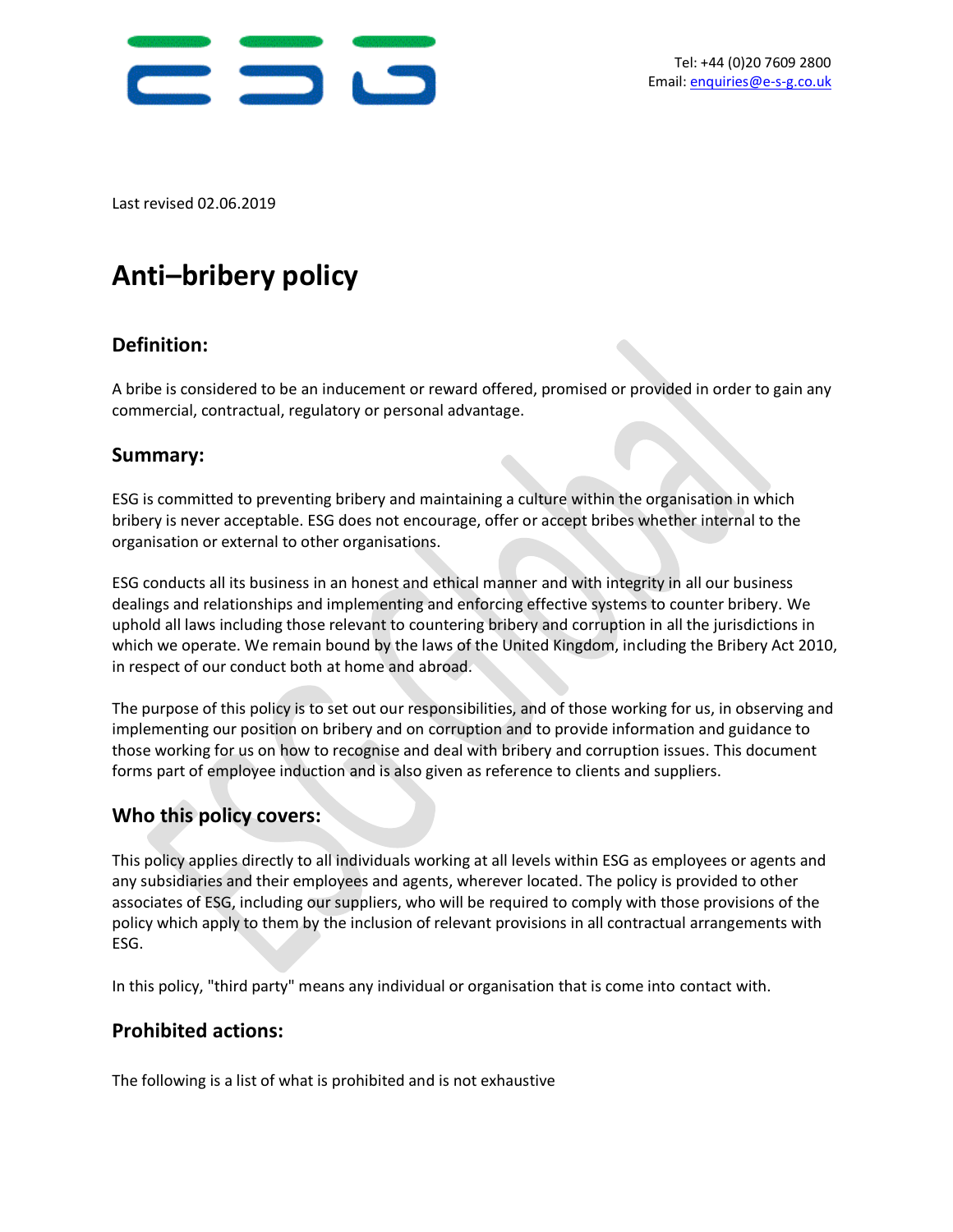

- to give, promise to give, or offer, a payment, gift or hospitality with the expectation or hope that a business advantage will be received, or to reward a business advantage already given; or
- · to give, promise to give, or offer, a payment, gift or hospitality to a government official, agent or representative to "facilitate" or expedite a routine procedure; or
- to accept payment from a third party that you know or suspect is offered with the expectation that it will obtain a business advantage for them; or
- · to make or accept any facilitation payments to or from any organisation or government official; or
- to accept a gift or hospitality from a third party if you know or suspect that it is offered or provided with an expectation that a business advantage will be provided by us in return; or
- to threaten, intimidate or retaliate against another worker who has refused to commit a bribery offence or who has raised concerns under this policy; or
- · to engage in any activity that might lead to a breach of this policy.

## **Exclusions:**

This policy does not prohibit normal and appropriate hospitality (given and received) to or from third parties.

The giving or receiving of gifts is not prohibited if all of the following requirements are met:

- it is not made with the intention of influencing a third party to obtain or retain business or a business advantage, or to reward the provision or retention of business or a business advantage, or in explicit or implicit exchange for favours or benefits;
- it complies with local law;
- it is given in the name of the organisation;
- it does not include cash or a cash equivalent (such as gift certificates or vouchers);
- it is appropriate in the circumstances, i.e. it is given as a ceremonial gift on a festival or at another special time (e.g. Christmas, Diwali, Eid);
- taking into account the reason for the gift, it is of an appropriate type and value and given at an appropriate time;
- it is given openly, not secretly; and
- · gifts should not be offered to, or accepted from, government officials or representatives, or politicians or political parties, without prior approval.

The practice of giving business gifts varies between countries and regions and what may be normal and acceptable in one region may not be in another. The test to be applied is whether in all the circumstances the gift or hospitality is reasonable, justifiable and open.

## **Individual responsibilities:**